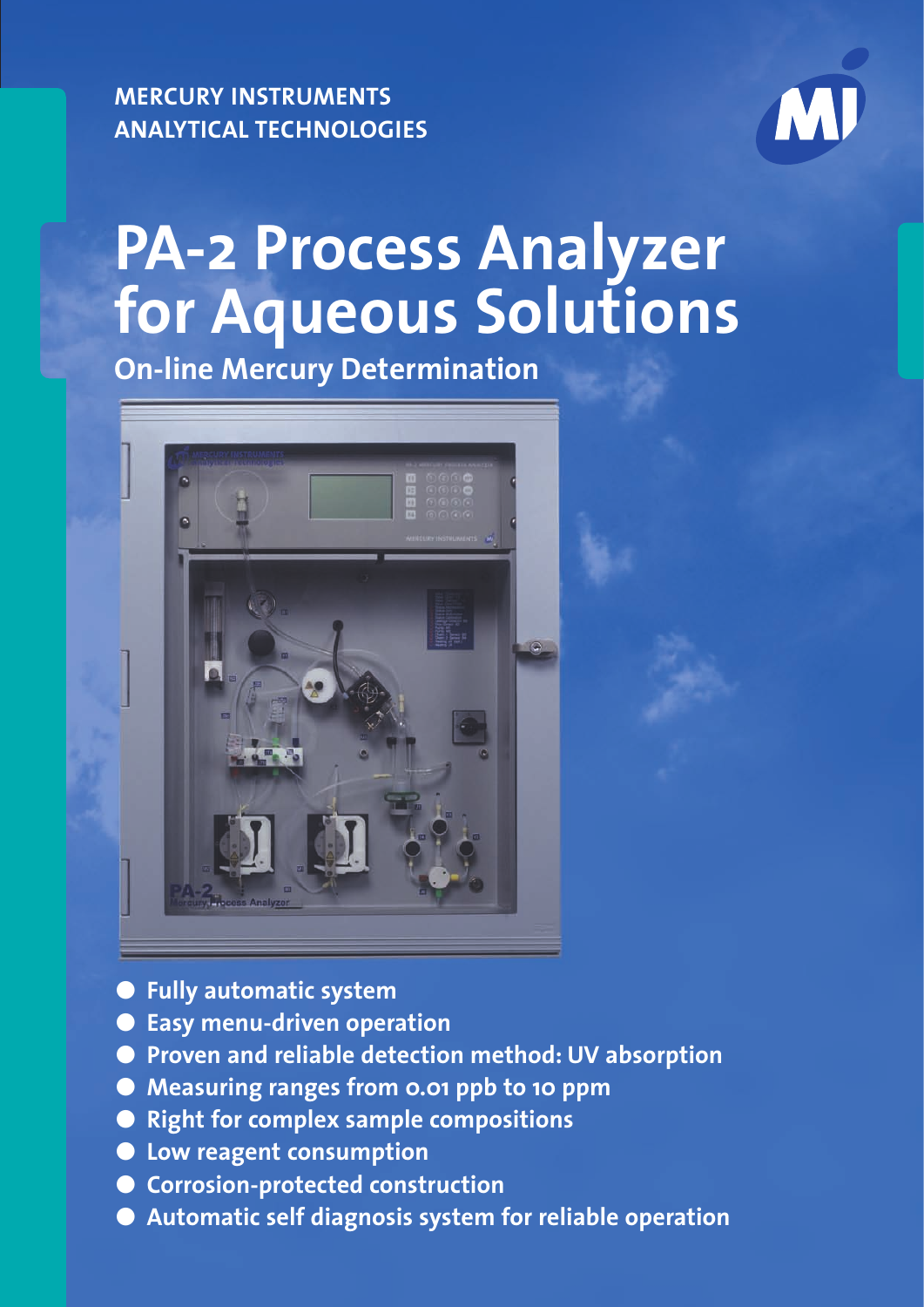#### **On-line Process Control of Mercury with the PA-2**

The mercury process analyzer PA-2 is used for continuous monitoring of mercury concentrations in industrial processes and in the environment. Applications include effluent and quality control in chlorine-alkali plants, monitoring of scrubber water of waste incinerators and power plants, control of industrial sewage and purification plants, quality control of sulphuric acid and caustic solutions, drinking water, surface water etc.

#### **Flexibility in Sample Digestion**

In practice mercury analysis sample matrices very often show different and variable compositions. Depending on the chemical process the forms of mercury differ: elementary, ionic, as an organic compound or as insoluble sulfide. The PA-2 offers a variety of sample pretreatment procedures to allow highly precise determination of total mercury in all these samples, with the results from the PA-2 showing very good correlations with standard laboratory analyses. High flexibility is achieved by the modular structure of the sample pretreatment module. This allows the user to choose from the following digestion methods:

- Sample digestion with hydrochloric acid + potassium permanganate
- Sample digestion with sulphuric acid + potassium permanganate
- Sample digestion with hydrochloric acid + sodiumchlorate
- Sample digestion with Fenton's reagent
- ● **Sample digestion with bromide/bromate**

The integrated heated reaction module allows accelerated sample digestion at higher temperatures. The installation of a UV sample pretreatment unit not requiring reagents is also possible.

#### **Proven Measurement Principle**

The detection of mercury contained in the sample occurs in an optical cell made of fused silica (Suprasil). In a first step mercury is reduced to the elementary state by means of tin(II)chloride or NaBH4. Subsequently mercury is stripped from the aqueous phase with an air stream and carried into the optical cell. Here the UV absorption measurement is conducted at a wavelength of 253,7 nm. This analytical technique called "cold vapor method" shows extreme sensitivity and selectivity. It has been reliable and proven for many years. In contrast to the occasionally recommended atomic fluorescence method the analytical technique utilized by the PA-2 is extremely low in interference and does not require an amalgamation step nor expensive noble gas as a carrier.

#### **Continuous and Interval Operation**

The PA-2 analyzer is controlled by a built-in computer and operates fully automatic. The continuous measuring mode can be switched over to a periodic measuring mode (for example 10 minutes of measurement every hour).

**Auto-Cal. Check:** periodically the instrument switches from the sample stream to a calibration solution to check any deviation from the reference value. A status signal is generated if the value measured is out of range.

**Auto-Zero:** the zero line of the analyzer is adjusted automatically after a preset period of time.

**Self-Cleaning:** Precipitations like manganese dioxide are dissolved by an automatic rinse step which makes manual cleaning superfluous.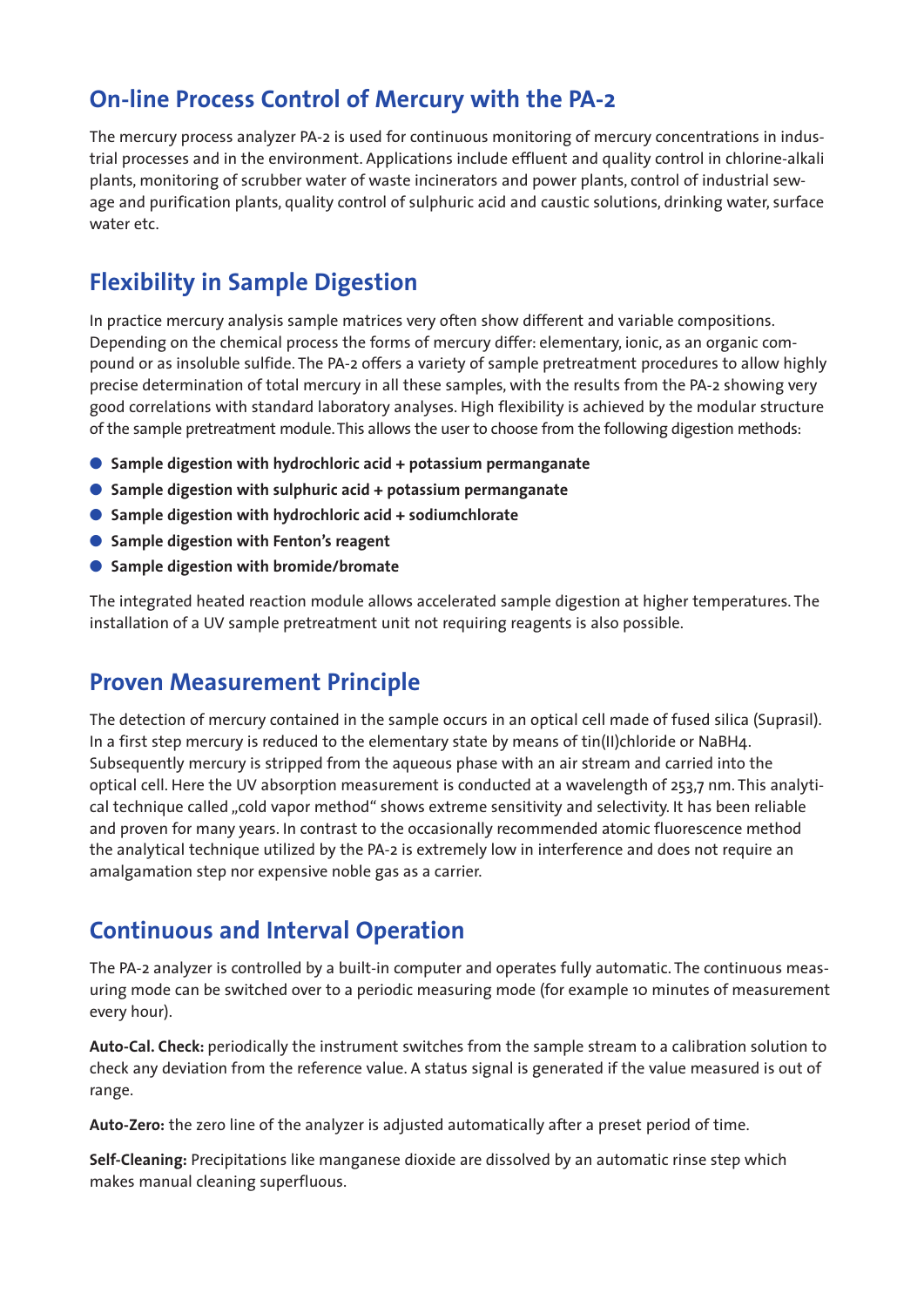#### **Industrial Grade Design**

To provide optimum protection against corrosive environments all parts of the PA-2 Mercury Analyzer are enclosed in an industrial-grade cabinet made of fibreglass-reinforced polyester (protection class IP 66; NEMA 4X; etc.). The electronic circuitry is shielded from the wet chemical section by a chemically resistant wall.



**For use in harsh industrial environments: Mercury Process Analyzer PA-2**

## **Easy to Operate**

The PA-2 is operated via a waterproof membrane keypad. All inputs required are selected in a readily understandable menu shown on the graphical display. It is also possible to initiate some functions like Auto Zero from an external computer via the RS 232 interface.

#### **Display and Output of Measurements**

The analytical results are continuously displayed on an LCD in micrograms per litre and as absorption units. A linear electrical signal (4 ... 20 mA) is also output and can be connected to a recorder or to the analog input of a data aquisition system.



#### **Automatic Self Diagnosis System**

**Displayed data during continuous measurement mode**

The PA-2 is equipped with sensors to detect malfunctions of the system and triggers an alarm for the operator. The following functions/malfunctions are checked and indicated: **Reagent pump, Sample pump, Stripping air flow, Leakage of fluids, Photometer lamp, Calibration.**

These features permit reliable unattended operation. Malfunctions are reported to the user both optically and via a status signal.

## **Minimum Maintenance Work and Maximum Service Life**

The PA-2 is not a laboratory analyzer simply converted for process applications but has especially been designed for operation under harsh industrial conditions. The number of parts subject to wear has been minimized and particularly durable components have been chosen for use in critical locations. This results in extended maintenance intervals. The stripping unit is based on an aerosol-free principle and the need for cleaning the optical cell is particularly low.

## **Communication with External Computers**

The following data is available at the serial RS 232 interface:

- **●** Actual mercury concentration
- Status (Calibration Zeroing Maintenance Malfunction)